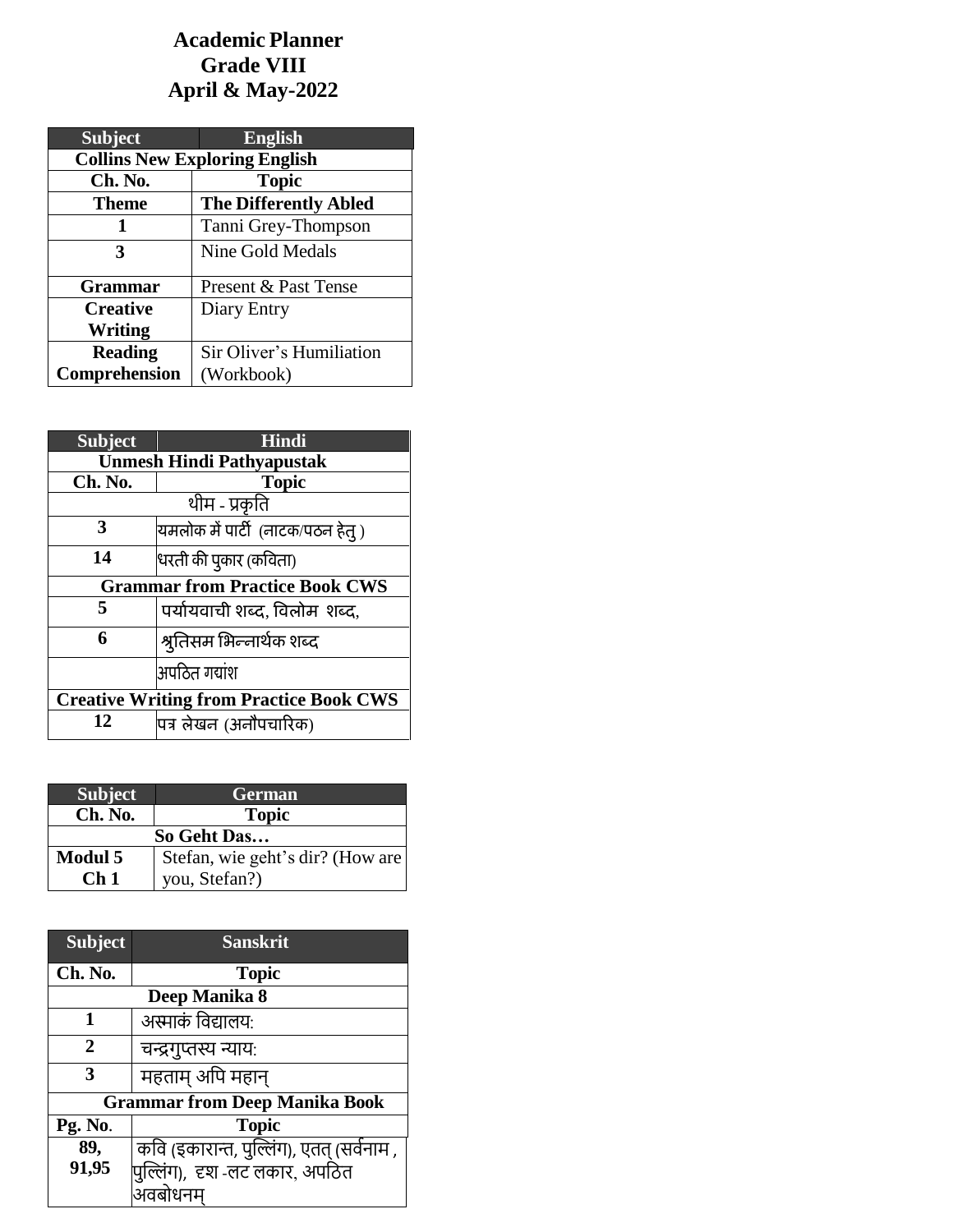| <b>Subject</b>               | Gujarati                      |
|------------------------------|-------------------------------|
| <b>Language Book: Tarang</b> |                               |
| Ch. No.                      | <b>Topic</b>                  |
| Unit $-2$                    | પ્રાર્થના - આપજો              |
| Unit - 4                     | રાષ્ટ્રીય યિહ્ન               |
| <b>Grammar</b>               | <u>વિરોધી શબ્દ (1</u> થી 10), |
|                              | શબ્દકશ ક્રમ                   |
| <b>Creative</b>              | <u> અપઠિત ગધ્યાંશ,યિત્ર</u>   |
| <b>Writing</b>               | વણેન                          |

| <b>Subject</b>     | <b>Math</b>                   |
|--------------------|-------------------------------|
| <b>Mathematics</b> |                               |
| Ch. No.            | <b>Topic</b>                  |
|                    | <b>Rational Numbers</b>       |
|                    | Squares and Square Roots (UT) |
|                    | Activity)                     |

| <b>Subject</b>              | <b>Science</b>   |
|-----------------------------|------------------|
| <b>Enhanced Science Now</b> |                  |
| Ch. No.                     | <b>Topic</b>     |
|                             | Micro-organisms  |
| 11                          | Force & Friction |
| 16                          | The Universe     |

| <b>Subject</b>                  | <b>Social Science</b>         |
|---------------------------------|-------------------------------|
| Ch. No.                         | <b>Topic</b>                  |
| <b>History</b>                  | The Epic - Mahabharata        |
|                                 |                               |
| <b>History</b>                  | The Coming of the British and |
| 2                               | the First War of Indian       |
|                                 | Independence                  |
| <b>Resource and Development</b> |                               |
| Geography                       | Resources (UT 1 Activity)     |
|                                 |                               |
|                                 | <b>Map work (States and</b>   |
|                                 | <b>Capitals of</b>            |
|                                 | India)                        |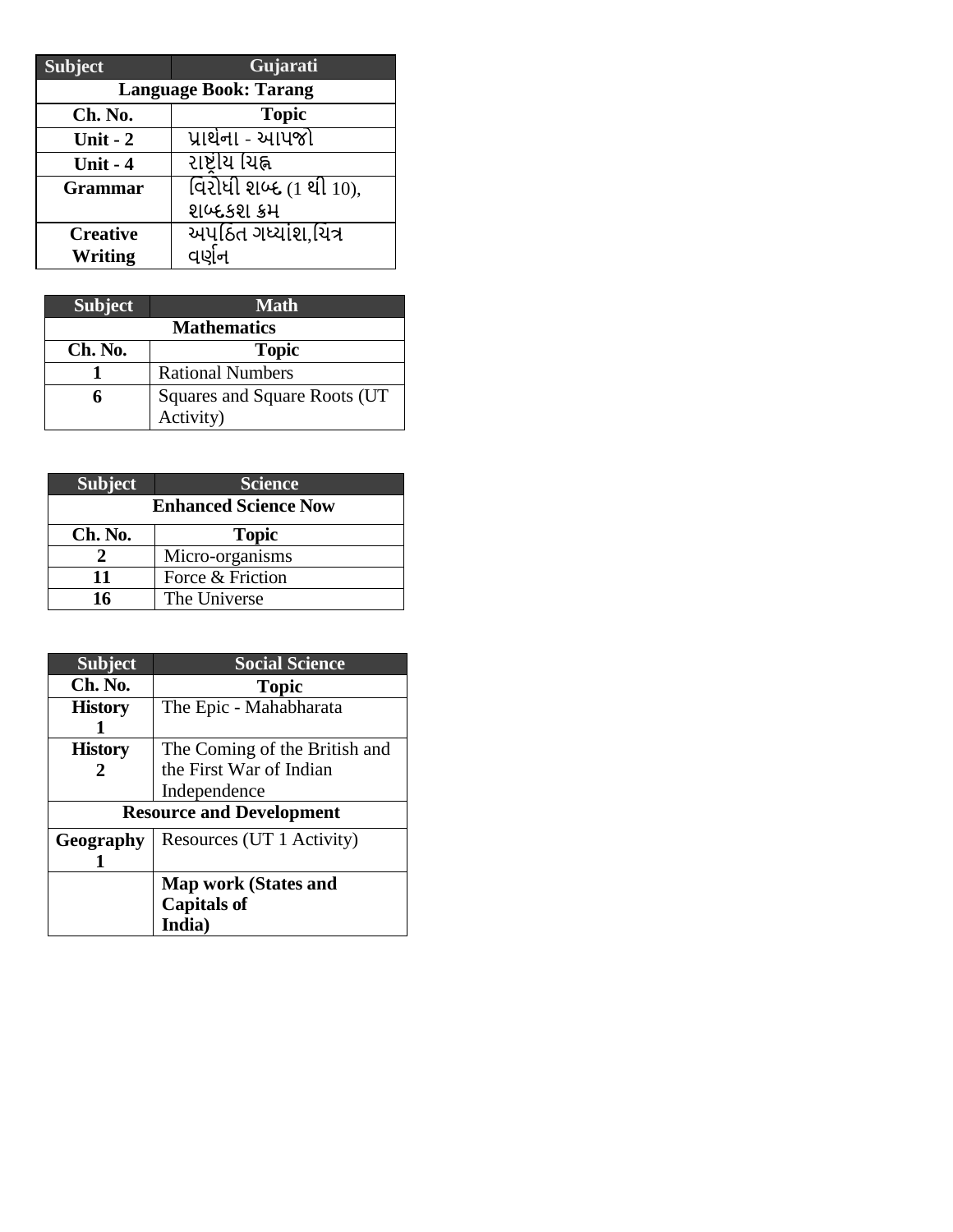### **Academic Planner June-2022**

| <b>Subject</b>                       | <b>English</b>                   |
|--------------------------------------|----------------------------------|
| <b>Collins New Exploring English</b> |                                  |
| Ch. No.                              | <b>Topic</b>                     |
| Theme                                | <b>The Differently Abled</b>     |
| 2                                    | The Eyes Have It                 |
| <b>Grammar</b>                       | Modals                           |
| <b>Reading</b>                       | Stopping by Woods on a           |
| <b>Comprehension</b>                 | <b>Snowy Evening (Literature</b> |
|                                      | Reader)                          |
|                                      | Chinook and Chinook (Multi-      |
|                                      | Skill Coursebook)                |

| <b>Subject</b>                                 | Hindi                       |
|------------------------------------------------|-----------------------------|
| <b>Unmesh Hindi Pathyapustak</b>               |                             |
| Ch. No.                                        | <b>Topic</b>                |
| थीम- प्रकृति                                   |                             |
| 2                                              | वृक्ष - पुराण (लेख)         |
|                                                | For UT 1 Activity           |
| <b>Grammar from Practice Book CWS</b>          |                             |
| 3                                              | शब्द रचना (उपसर्ग- प्रत्यय) |
| 4                                              | सज्ञा                       |
| 5                                              | लिंग, वचन                   |
| <b>Creative Writing from Practice Book CWS</b> |                             |
| 13                                             | अनुच्छेद लेखन               |

| <b>Subject</b>                    | <b>German</b>               |
|-----------------------------------|-----------------------------|
| Ch. No.                           | <b>Topic</b>                |
| <b>So Geht Das</b>                |                             |
| <b>Modul 5</b><br>$\mathbf{Ch} 2$ | Gesund leben (live healthy) |
|                                   |                             |

| <b>Subject</b> | <b>Sanskrit</b> |
|----------------|-----------------|
| Deep Manika 8  |                 |
| Ch. No.        | <b>Topic</b>    |
|                | सुवचनानि        |
|                | चित्र- वर्णन    |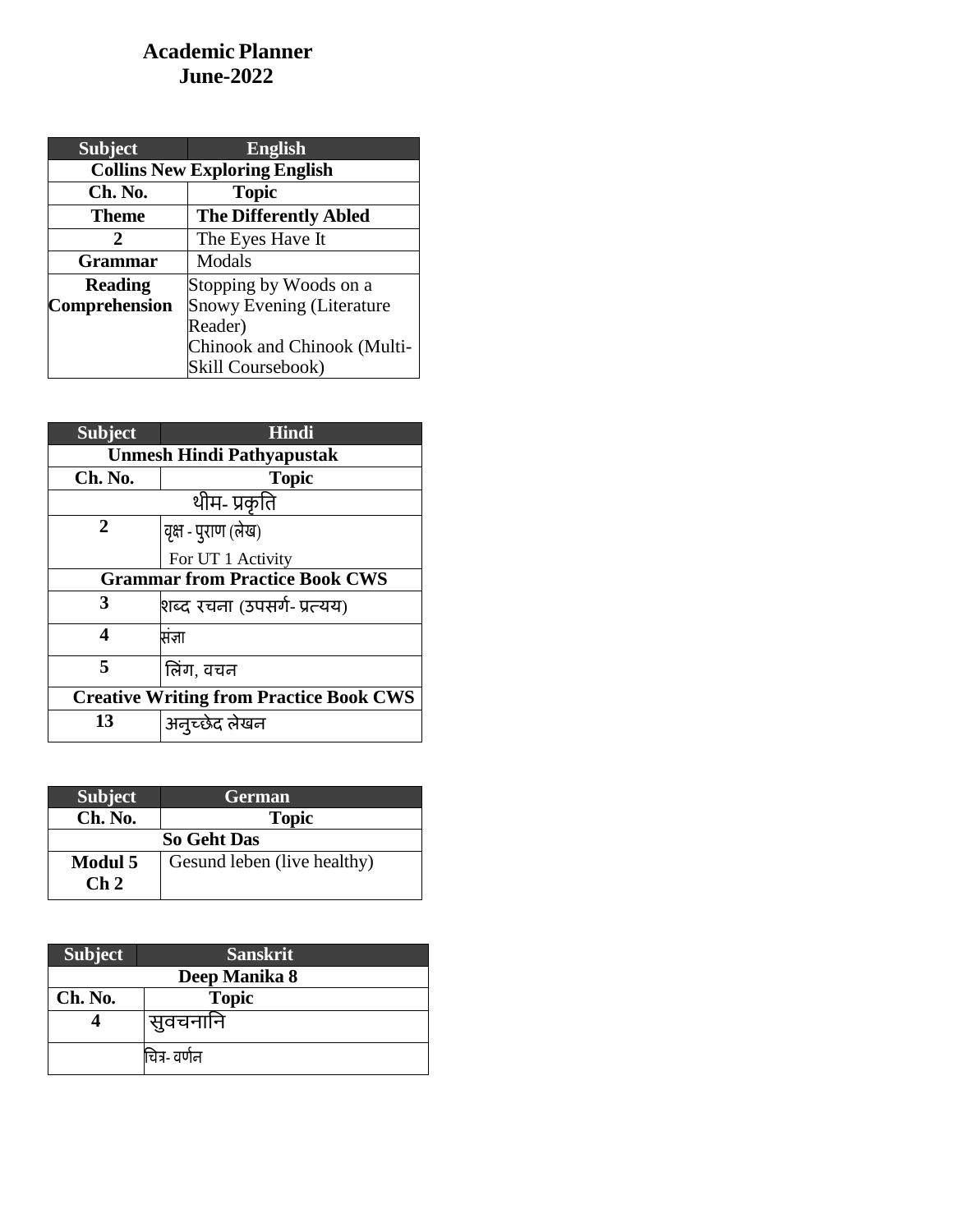| <b>Subject</b>               | Gujarati                          |  |
|------------------------------|-----------------------------------|--|
| <b>Language Book: Tarang</b> |                                   |  |
| Ch. No.                      | <b>Topic</b>                      |  |
| Unit - $3$                   | કાવ્ય - વસંત                      |  |
| Unit - 8                     | કીડી અને ભમરો                     |  |
| <b>Grammar</b>               | વિરોધી શબ્દ (11 થી 20) જોડણી      |  |
| <b>Creative</b>              | <u> અપઠિત ગધ્યાંશ.યિત્ર વર્ણન</u> |  |
| <b>Writing</b>               |                                   |  |

| <b>Subject</b>     | <b>Math</b>                 |
|--------------------|-----------------------------|
| <b>Mathematics</b> |                             |
| Ch. No.            | <b>Topic</b>                |
|                    | <b>Cubes and Cube Roots</b> |

| <b>Subject</b>              | <b>Science</b>                                                                                      |
|-----------------------------|-----------------------------------------------------------------------------------------------------|
| <b>Enhanced Science Now</b> |                                                                                                     |
| Ch. No.                     | <b>Topic</b>                                                                                        |
| 18                          |                                                                                                     |
|                             | Pollution of Water and Air<br>(Activity- Group discussion with<br>self-made experiments or designs) |
|                             |                                                                                                     |
|                             | Metals & Non-Metals                                                                                 |

| <b>Subject</b>                   | <b>Social Science</b>      |
|----------------------------------|----------------------------|
| <b>Resources and Development</b> |                            |
| Ch. No.                          | <b>Topic</b>               |
| Geography                        | Land, Soil, Water, Natural |
|                                  | Vegetation and Wildlife    |
|                                  | Resources                  |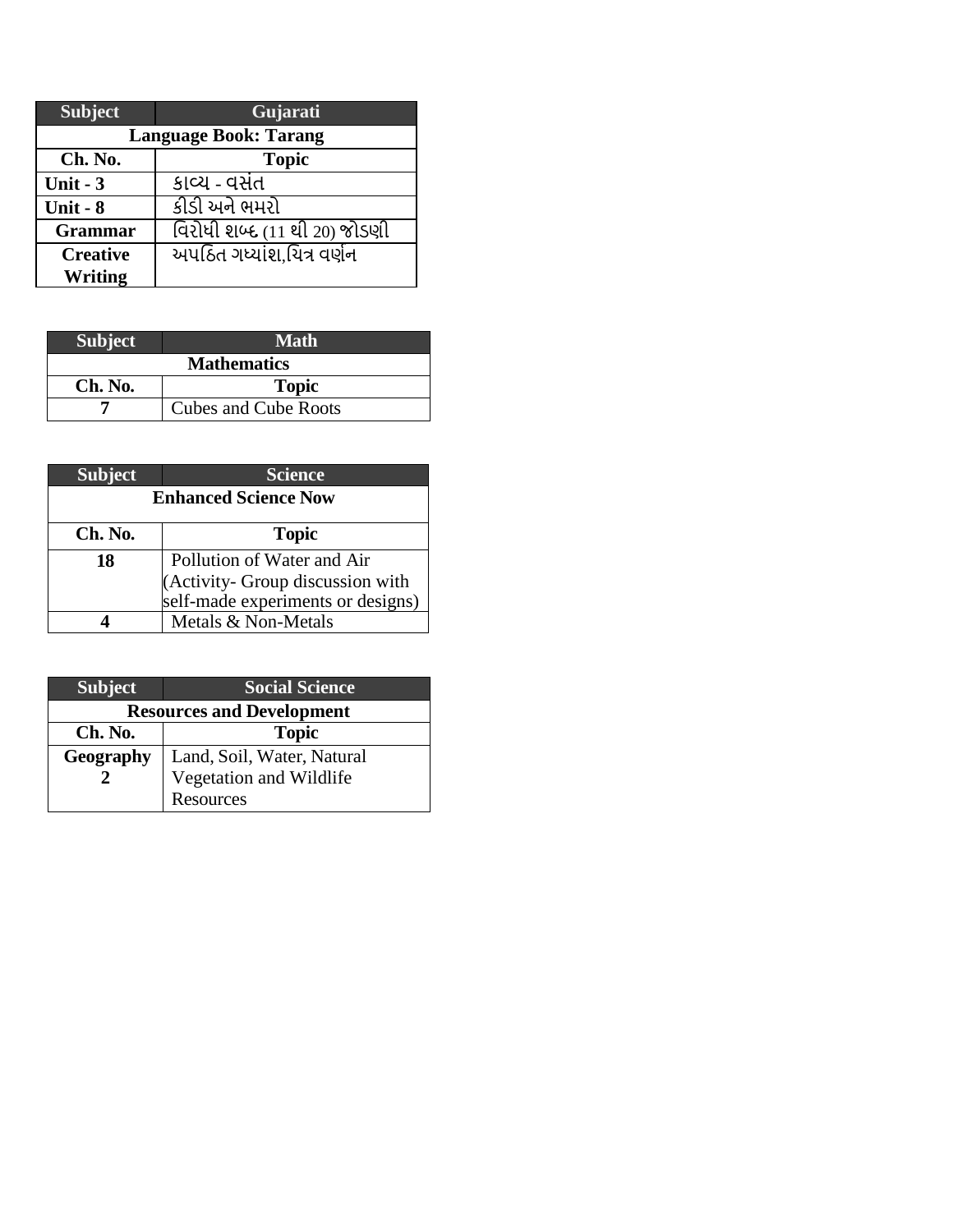# **Academic Planner July-2022**

| <b>Subject</b>                       | <b>English</b>                |
|--------------------------------------|-------------------------------|
| <b>Collins New Exploring English</b> |                               |
| Ch. No.                              | <b>Topic</b>                  |
| <b>Theme</b>                         | <b>Wit and Humour</b>         |
| 4                                    | The Passports                 |
| 5                                    | Thieves At Work (UT Activity) |
| 6                                    | The Missing Whiskers          |
| <b>Grammar</b>                       | Voice                         |
| <b>Creative</b>                      | <b>Blog Post</b>              |
| Writing                              |                               |
| <b>Reading</b>                       | A Narrow Fellow on the Grass  |
| <b>Comprehension</b>                 | (Workbook)                    |
|                                      |                               |
| <b>Unit Test-1</b>                   |                               |

| <b>Subject</b>                                 | <b>Hindi</b>                     |  |
|------------------------------------------------|----------------------------------|--|
| <b>Unmesh Hindi Pathyapustak</b>               |                                  |  |
| Ch. No.                                        | <b>Topic</b>                     |  |
|                                                | थीम- जीवन मूल्य                  |  |
| 6                                              | कुसंग का ज्वर (प्रेरक प्रसंग)    |  |
| 7                                              | भक्तिकाल के प्रमुख कवि (दोहे\पद) |  |
| 9                                              | रावण का जानदान (कविता)           |  |
| 11                                             | दो पंछी (वाचन हेत्)              |  |
| <b>Grammar from Practice Book CWS</b>          |                                  |  |
| 7                                              | सर्वनाम                          |  |
| 8                                              | विशषण, क्रिया                    |  |
|                                                | अपठित गद्यांश                    |  |
| <b>Creative Writing from Practice Book CWS</b> |                                  |  |
| 15                                             | नारा/स्लोगन लेखन                 |  |
| 16                                             | संदेश लेखन                       |  |
| <b>Unit Test-1</b>                             |                                  |  |

| <b>Subject</b>     | <b>German</b>               |  |
|--------------------|-----------------------------|--|
| Ch. No.            | <b>Topic</b>                |  |
| <b>So Geht Das</b> |                             |  |
| Modul <sub>5</sub> | Gesund leben (live healthy) |  |
| $\mathbf C$ h2     | (Continue)                  |  |
| <b>Unit Test-1</b> |                             |  |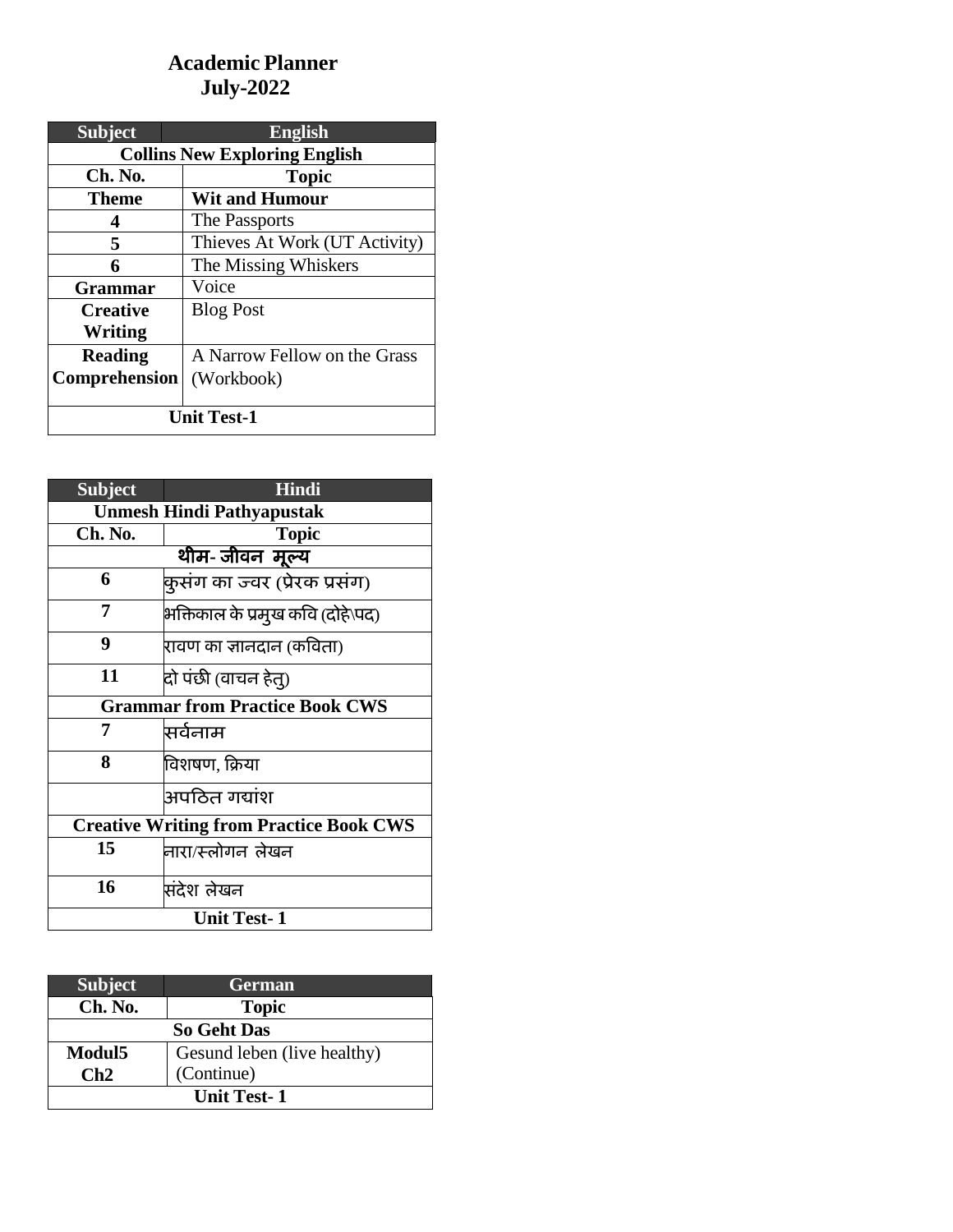| <b>Subject</b>                       | <b>Sanskrit</b>             |  |  |
|--------------------------------------|-----------------------------|--|--|
| Ch. No.                              | <b>Topic</b>                |  |  |
|                                      | Deep Manika 8               |  |  |
| 5                                    | शृगाल -कथा                  |  |  |
| 6                                    | ईश्वर: यत्करोति शोभनं करोति |  |  |
| <b>Grammar from Deep Manika Book</b> |                             |  |  |
| Pg. No.                              | <b>Topic</b>                |  |  |
| 89                                   | मति (इकारान्त स्त्रीलिंग)   |  |  |
| 91                                   | एतत् (सर्वनाम, स्त्रीलिंग)  |  |  |
| 95                                   | दृश (लृट्लकार, लङ् लकार)    |  |  |
|                                      | पठित <sup>ॅ</sup> अंवबोधनम  |  |  |
| <b>Unit Test-1</b>                   |                             |  |  |

| <b>Subject</b>     | Gujarati                      |  |
|--------------------|-------------------------------|--|
|                    | <b>Language Book: Tarang</b>  |  |
| Ch. No.            | <b>Topic</b>                  |  |
| Unit $-5$          | પ્રાણીબાગ                     |  |
| Unit $-6$          | કાવ્ય - સૂર્ય સવારી           |  |
| <b>Grammar</b>     | <u>વિરોધી શબ્દ (21 થી 30)</u> |  |
|                    | રુઢિપ્રયોગ                    |  |
| <b>Creative</b>    | વાર્તા લેખન. નારા લેખન        |  |
| Writing            |                               |  |
| <b>Unit Test-1</b> |                               |  |

| <b>Subject</b>     | <b>Math</b>                      |
|--------------------|----------------------------------|
| <b>Mathematics</b> |                                  |
| Ch. No.            | <b>Topic</b>                     |
|                    | Linear Equations in one variable |
| 10                 | Visualising Solid Shapes (Only   |
|                    | Activity)                        |
| <b>Unit Test-1</b> |                                  |

| <b>Subject</b>              | <b>Science</b>                   |
|-----------------------------|----------------------------------|
| <b>Enhanced Science Now</b> |                                  |
| Ch. No.                     | <b>Topic</b>                     |
|                             | Metals & Non-Metals (to          |
|                             | continue)                        |
|                             | The Cell: Structure and Function |
| <b>Unit Test-1</b>          |                                  |

| <b>Subject</b>     | <b>Social Science</b>             |
|--------------------|-----------------------------------|
| Ch. No.            | <b>Topic</b>                      |
| <b>Civics</b>      | <b>Social and Political Life</b>  |
|                    | The Indian Constitution           |
| <b>History</b>     | Social Changes in the British Era |
|                    |                                   |
| <b>Unit Test-1</b> |                                   |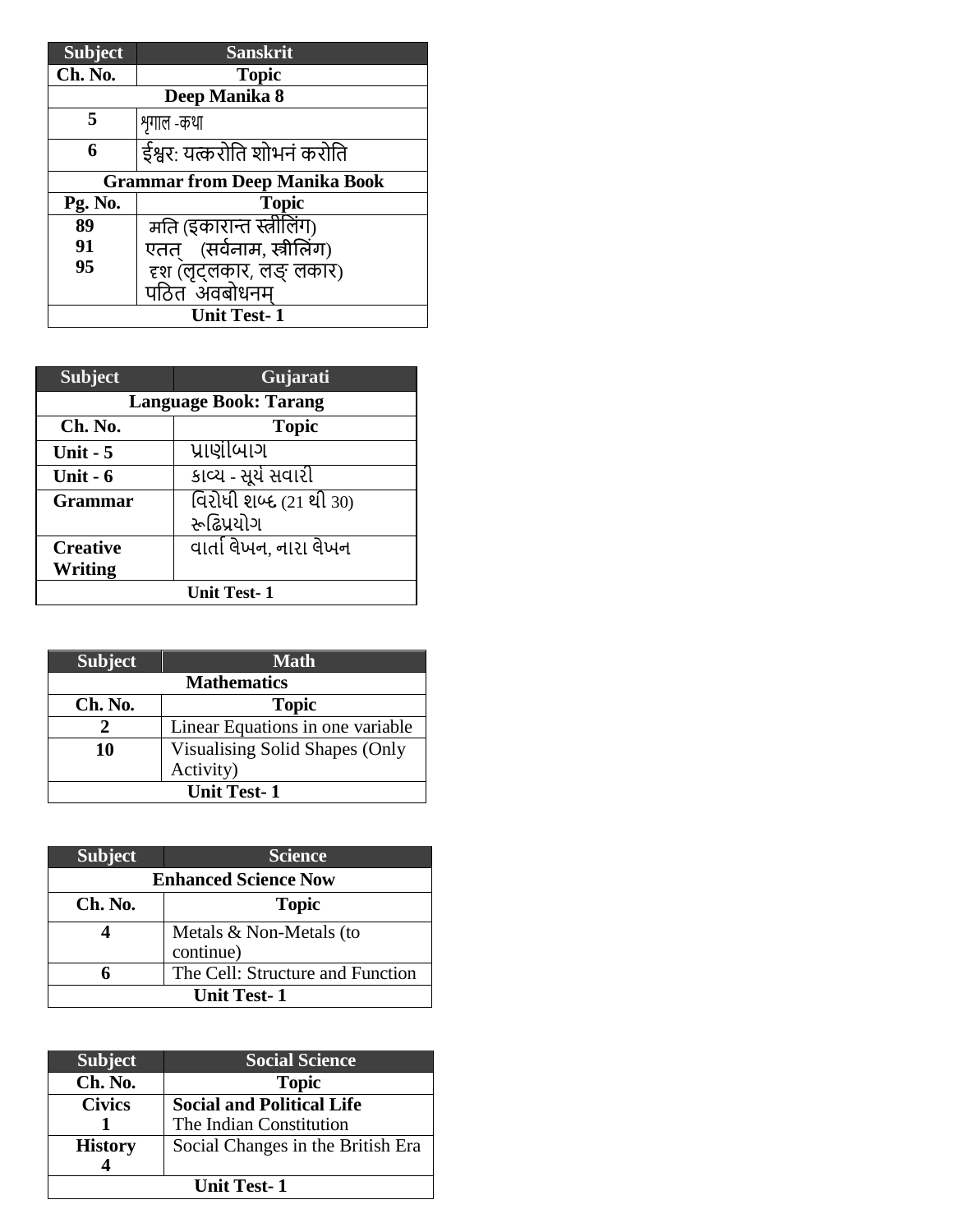# **Academic Planner August-2022**

| <b>Subject</b>                      | <b>English</b>                      |
|-------------------------------------|-------------------------------------|
| <b>Collins New English Explorer</b> |                                     |
| Ch. No.                             | <b>Topic</b>                        |
|                                     | <b>Out of Thin Air</b>              |
| 7                                   | Mallipoo                            |
| 8                                   | <b>About Grandfathers and Trees</b> |
| <b>Grammar</b>                      | Speech                              |
| <b>Creative</b>                     | <b>Article Writing</b>              |
| Writing                             |                                     |
| <b>Reading</b>                      | Assam's Forest Man                  |
| Comprehension                       | (Workbook)                          |

| <b>Subject</b>                                 | <b>Hindi</b>                  |  |
|------------------------------------------------|-------------------------------|--|
|                                                | <b>Unmesh Hindi</b>           |  |
| Pathyapustak                                   |                               |  |
| Ch. No.                                        | <b>Topic</b>                  |  |
| थीम- देश- भक्ति, सामाजिक दायित्व               |                               |  |
| 1                                              | हम बच्चे हैं तो क्या? (कविता) |  |
| 5                                              | मैं पढ़ नहीं सका (कहानी)      |  |
| <b>Grammar from Practice Book CWS</b>          |                               |  |
| 10                                             | अविकारी शब्द                  |  |
| 11                                             | मुहावरे                       |  |
| <b>Creative Writing from Practice Book CWS</b> |                               |  |
| 14                                             | विज्ञापन लेखन                 |  |

| <b>Subject</b>     | <b>German</b>                    |
|--------------------|----------------------------------|
| Ch. No.            | <b>Topic</b>                     |
| <b>So Geht Das</b> |                                  |
| <b>Modul</b>       | Was hast du für deine Gesundheit |
| 5 Ch <sub>3</sub>  | getan? (What have you done for   |
|                    | your health?)                    |

| <b>Subject</b>                       | <b>Sanskrit</b>             |  |
|--------------------------------------|-----------------------------|--|
| Ch. No                               | <b>Topics</b>               |  |
| Deep Manika 8                        |                             |  |
| 7                                    | वातोलाप∙                    |  |
| 8                                    | प्रहेलिका: अन्तरालापाश्च    |  |
| <b>Grammar from Deep Manika Book</b> |                             |  |
| Pg.No.                               | Topic                       |  |
| 89                                   | नदी (ईकारान्त, स्त्रीलिंग), |  |
| 93                                   | किम् (सर्वनाम, पुल्लिंग),   |  |
| 95                                   | हृश (लोटलकार, विधिलङ्लकार)  |  |
| अपठित अवबोधनम्                       |                             |  |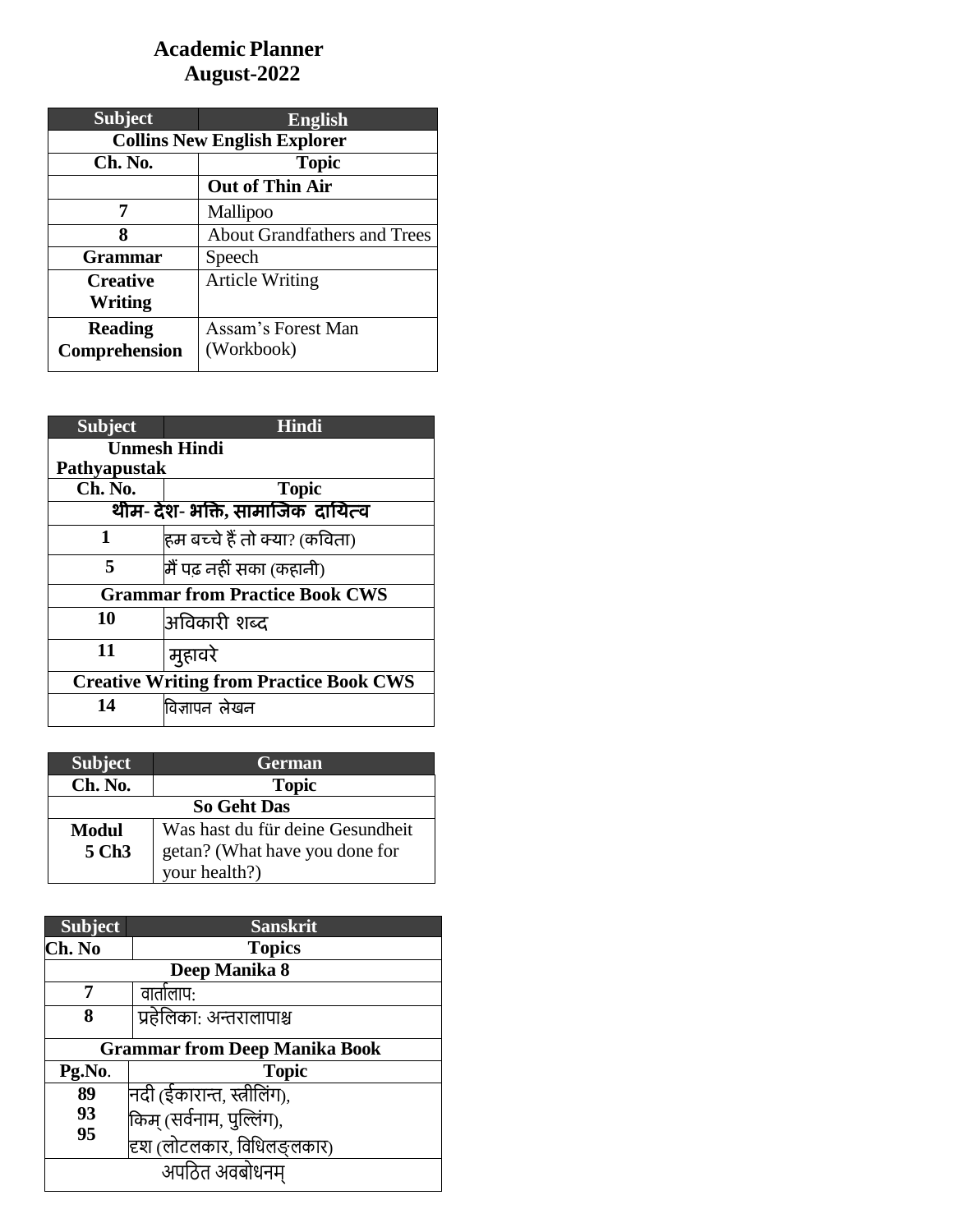| <b>Subject</b>               | Gujarati                                  |
|------------------------------|-------------------------------------------|
| <b>Language Book: Tarang</b> |                                           |
| Ch. No.                      | <b>Topic</b>                              |
| <b>Unit - 7</b>              | નવા વર્ષની ભેટ                            |
| <b>Unit - 11</b>             | કાવ્ય - બાળકની મહેચ્છા                    |
| <b>Grammar</b>               | સમાનાર્થી શબ્દ $(1 \text{ to } 10)$ , લિગ |
|                              | વ્યવસ્થા                                  |
| <b>Creative Writing</b>      | વાર્તા લેખન, નારા લેખન                    |

| <b>Subject</b>     | <b>Math</b>                 |
|--------------------|-----------------------------|
| <b>Mathematics</b> |                             |
| Ch. No.            | <b>Topic</b>                |
|                    | Data Handling               |
| 17                 | <b>Exponents and Powers</b> |

| <b>Subject</b>              | <b>Science</b>                       |
|-----------------------------|--------------------------------------|
| <b>Enhanced Science Now</b> |                                      |
| Ch. No.                     | <b>Topic</b>                         |
|                             | Crop Production and Management       |
|                             | <b>Synthetic Fibres and Plastics</b> |

| <b>Subject</b>                   | <b>Social Science</b>              |
|----------------------------------|------------------------------------|
| Ch. No.                          | <b>Topic</b>                       |
| <b>Social and Political Life</b> |                                    |
| <b>Civics</b>                    | Why do we need a Parliament?       |
| 3                                |                                    |
| <b>Resources and Development</b> |                                    |
| Geography                        | <b>Mineral and Power Resources</b> |
|                                  |                                    |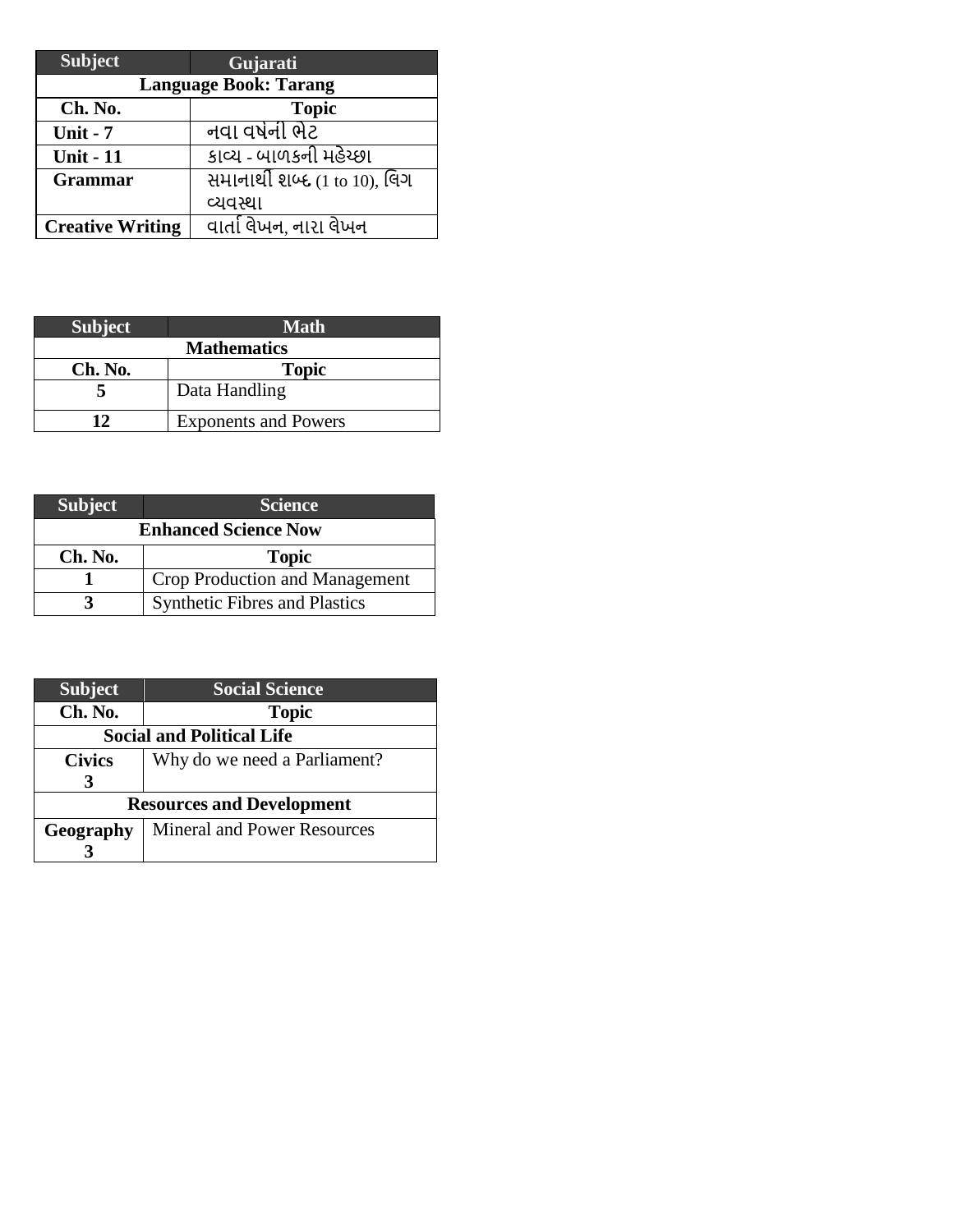| <b>Academic Planner</b>        |
|--------------------------------|
| September-2022                 |
| English                        |
| <b>REVISION</b>                |
| <b>Half-Yearly Examination</b> |
| Hindi                          |
| <b>REVISION</b>                |
| <b>Half-Yearly Examination</b> |
| German                         |
| <b>REVISION</b>                |
| <b>Half-Yearly Examination</b> |
| Sanskrit                       |
| <b>REVISION</b>                |
| <b>Half-Yearly Examination</b> |
| Gujarati                       |
| <b>REVISION</b>                |
| <b>Half-Yearly Examination</b> |
| Math                           |
| <b>REVISION</b>                |
| <b>Half-Yearly Examination</b> |
| Science                        |
| <b>REVISION</b>                |
| <b>Half-Yearly Examination</b> |
| Social Science                 |
| <b>REVISION</b>                |
| <b>Half-Yearly Examination</b> |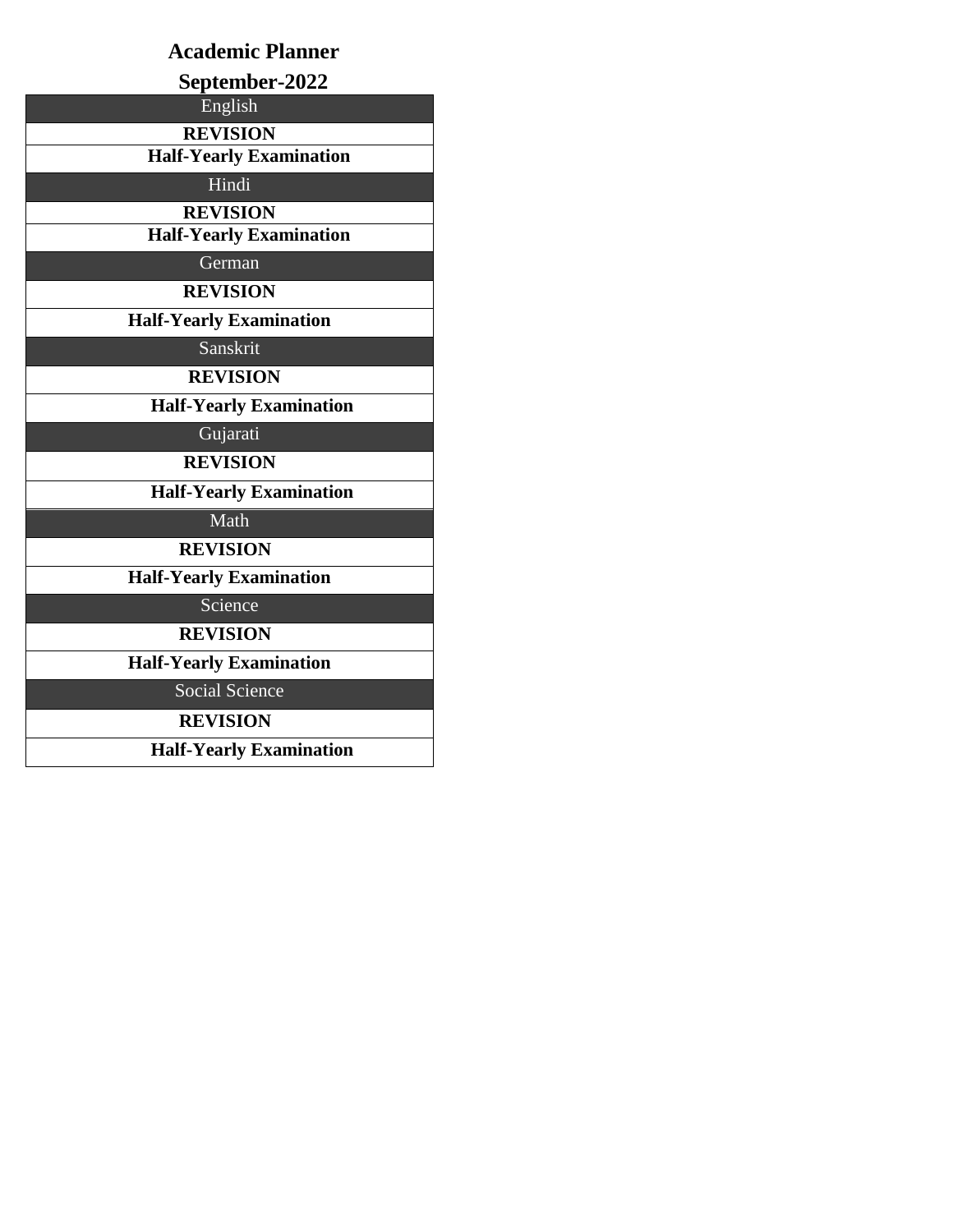### **Academic Planner October-2022**

| <b>Subject</b>               | <b>English</b>                |
|------------------------------|-------------------------------|
| <b>Collins New Exploring</b> |                               |
| <b>English</b>               |                               |
| Ch. No.                      | <b>Topic</b>                  |
| <b>Theme</b>                 | Friendship                    |
| 10                           | <b>Friends Forever</b>        |
| 11                           | J.R.R.Tolkein: The One        |
|                              | Writer Who Wrote Them All     |
|                              | (UT Activity)                 |
| <b>Creative</b>              | Formal Letter (To the Editor) |
| Writing                      |                               |
| <b>Reading</b>               | The Last Letter (Workbook)    |
| <b>Comprehension</b>         |                               |

| <b>Subject</b>                                 | <b>Hindi</b>                                     |  |
|------------------------------------------------|--------------------------------------------------|--|
|                                                | <b>Unmesh Hindi Pathyapustak</b>                 |  |
| Ch. No.                                        | <b>Topic</b>                                     |  |
|                                                | थीम- सामाजिक दायित्व                             |  |
|                                                | <b>Grammar from Practice Book CWS</b>            |  |
| 3                                              | शब्द और पद                                       |  |
| 4                                              | पर्यायवाची शब्द, विलोम शब्द, श्रुतिसम भिन्नार्थक |  |
|                                                | शब्द                                             |  |
|                                                | अपठित गद्यांश                                    |  |
| <b>Creative Writing from Practice Book CWS</b> |                                                  |  |
| 12                                             | पित्र लेखन (औपचारिक पत्र)                        |  |

| Subject                                                           | <b>German</b> |  |
|-------------------------------------------------------------------|---------------|--|
| Ch. No.                                                           | <b>Topic</b>  |  |
| <b>So Geht Das</b>                                                |               |  |
| <b>Modul 6</b><br>Wo ist tina? (Where is tina?)<br>$\mathsf{Ch}1$ |               |  |

| <b>Subject</b> | <b>Sanskrit</b>                                          |
|----------------|----------------------------------------------------------|
|                | Deep Manika 8                                            |
| Ch. No.        | <b>Topic</b>                                             |
| 9              | कन्यां संरक्षेत् पाठयेत्व                                |
| 10             | वरं बुद्धिर्न सा विद्या                                  |
| 11             | साहित्य-सुधा                                             |
|                | <b>Grammar from Deep Manika Book</b>                     |
| Pg. No.        | <b>Topic</b>                                             |
| 90             |                                                          |
| 93             | ं गरु (उकारान्त, पुल्लिंग)<br>किम् (सर्वनाम, स्त्रीलिंग) |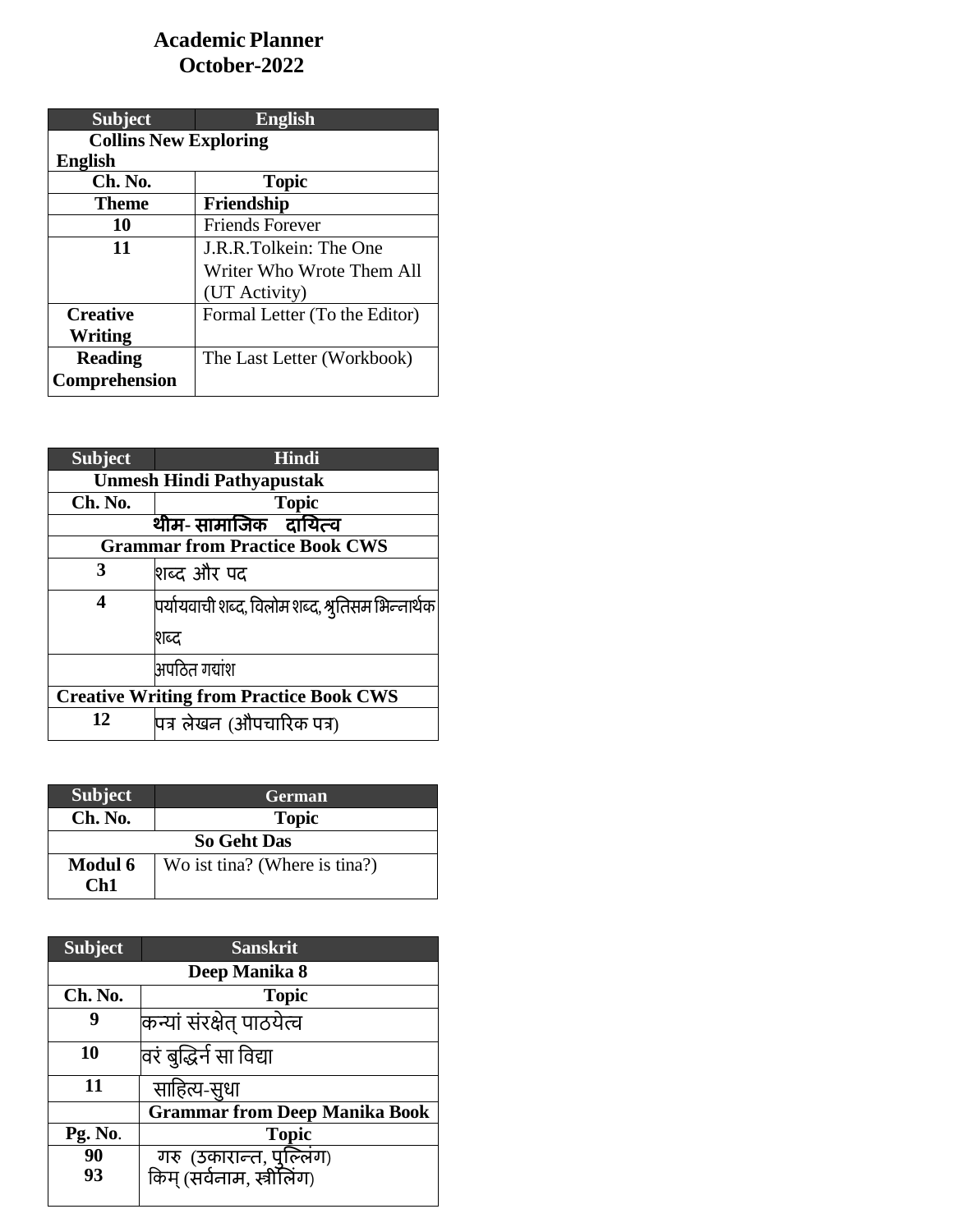| <b>Subject</b>   | Gujarati                       |
|------------------|--------------------------------|
|                  | <b>Language Book: Tarang</b>   |
| Ch. No.          | <b>Topic</b>                   |
| <b>Unit - 13</b> | નવરાત્રિ                       |
| <b>Unit - 14</b> | કાવ્ય - મા                     |
| <b>Grammar</b>   | સમાનાર્થી શબ્દ (11 to 20),જાતિ |
|                  | બદલો                           |
| <b>Creative</b>  | સંવાદ લેખન, નિબંધ લેખન         |
| <b>Writing</b>   |                                |

| <b>Subject</b>     | <b>Math</b>                      |
|--------------------|----------------------------------|
| <b>Mathematics</b> |                                  |
| Ch. No.            | <b>Topic</b>                     |
| 3                  | Understanding Quadrilaterals (UT |
|                    | Activity)                        |
|                    | <b>Practical Geometry</b>        |
|                    | <b>Comparing Quantities</b>      |

| Subject <sup>1</sup> | <b>Science</b>                          |
|----------------------|-----------------------------------------|
|                      | <b>Enhanced Science Now</b>             |
| Ch. No.              | <b>Topic</b>                            |
|                      | <b>Reproduction in Animals</b>          |
|                      | <b>Endocrine System and Adolescence</b> |

| <b>Subject</b> | <b>Social Science</b>                 |
|----------------|---------------------------------------|
| Ch. No.        | <b>Topic</b>                          |
|                | <b>Our Past-II</b>                    |
| <b>History</b> | Independence & Partition of India     |
| 3              |                                       |
|                | <b>Social and Political Life</b>      |
| <b>Civics</b>  | Judiciary                             |
| 5              |                                       |
|                | <b>Map work (Physical features of</b> |
|                | India)                                |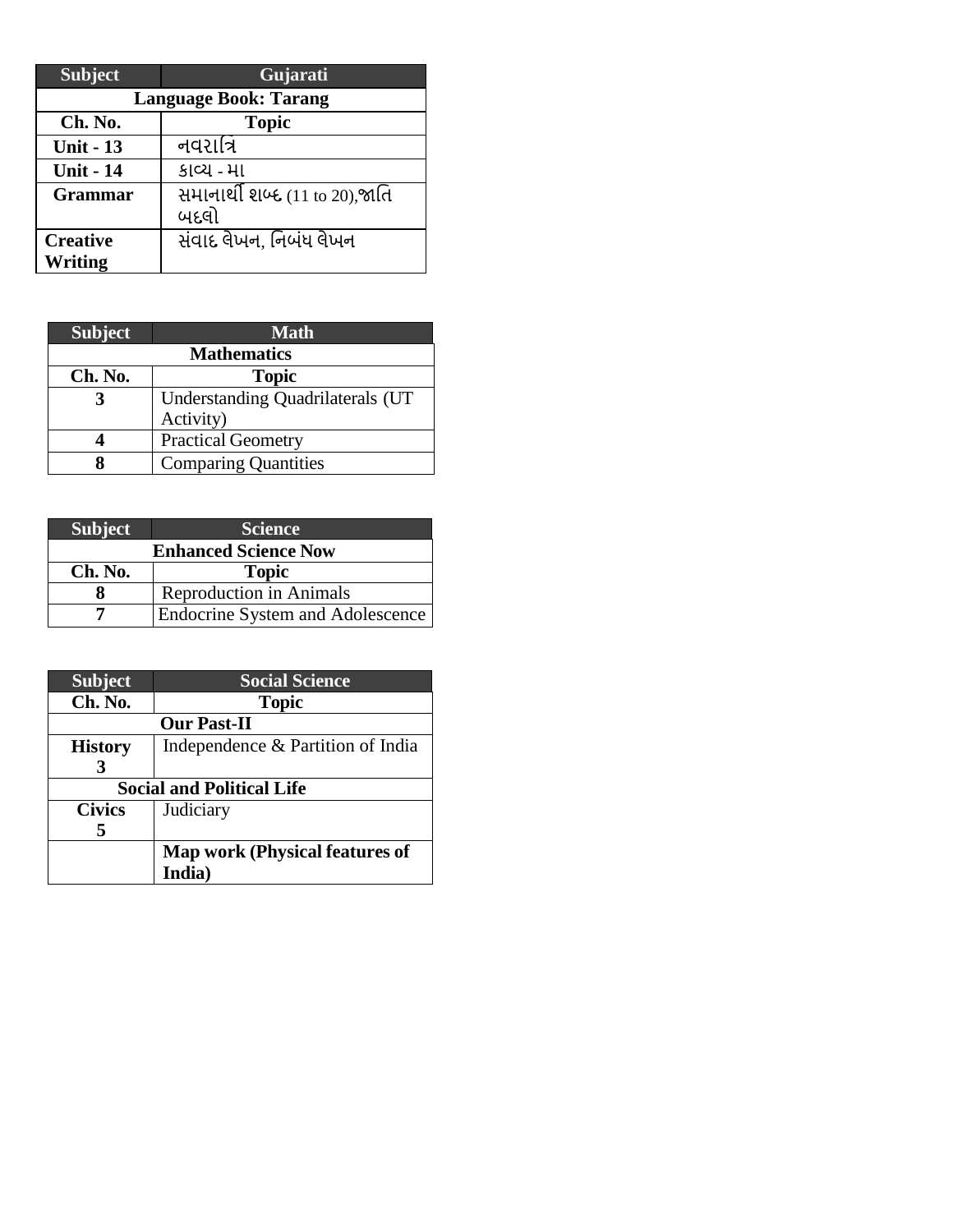### **Academic Planner November-2022**

| <b>Subject</b> | <b>English</b>                       |
|----------------|--------------------------------------|
|                | <b>Collins New Exploring English</b> |
| Ch. No.        | <b>Topic</b>                         |
| Theme          | Friendship                           |
| 12             | The Nightingale and the              |
|                | Glow-Worm                            |
| <b>Grammar</b> | Phrases & Clauses                    |
|                | Conjunctions                         |
| <b>Reading</b> | Training for the Presidency          |
| Comprehension  | (Workbook)                           |
|                | <b>Unit Test-2</b>                   |

| <b>Subject</b> | <b>Hindi</b>                                   |  |
|----------------|------------------------------------------------|--|
|                | <b>Unmesh Hindi Pathyapustak</b>               |  |
| Ch. No.        | <b>Topic</b>                                   |  |
|                | थीम- सामाजिक दायित्व                           |  |
| 8.             | रिश्ते कमाइए (प्रेरक प्रसंग)                   |  |
| 10.            | नीलू (रेखाचित्र)                               |  |
|                | <b>Grammar from Practice Book CWS</b>          |  |
| 5              | पदबंध                                          |  |
| 6              | अविकारी शब्द                                   |  |
|                | <b>Creative Writing from Practice Book CWS</b> |  |
| 13             | अनुच्छेद लेखन                                  |  |
|                | <b>Unit Test-2</b>                             |  |

| <b>Subject</b> | <b>German</b>                 |
|----------------|-------------------------------|
| Ch. No.        | <b>Topic</b>                  |
| <b>Modul6</b>  | Wo ist Tina? (Where is Tina?) |
| $\mathsf{Ch}1$ | (Continue)                    |
|                | <b>Unit Test-2</b>            |

| <b>Subject</b> | <b>Sanskrit</b>                                      |
|----------------|------------------------------------------------------|
|                | Deep Manika 8                                        |
| Ch. No.        | <b>Topic</b>                                         |
| 12             | अन्तर्जालम्                                          |
| 94             | गच्छत् (हलन्त, पुल्लिंग)<br>अस् (लट)लकार, लूट) लकार) |
| 100            |                                                      |
|                | अपठित अवबोधनम                                        |
|                | <b>Unit Test-2</b>                                   |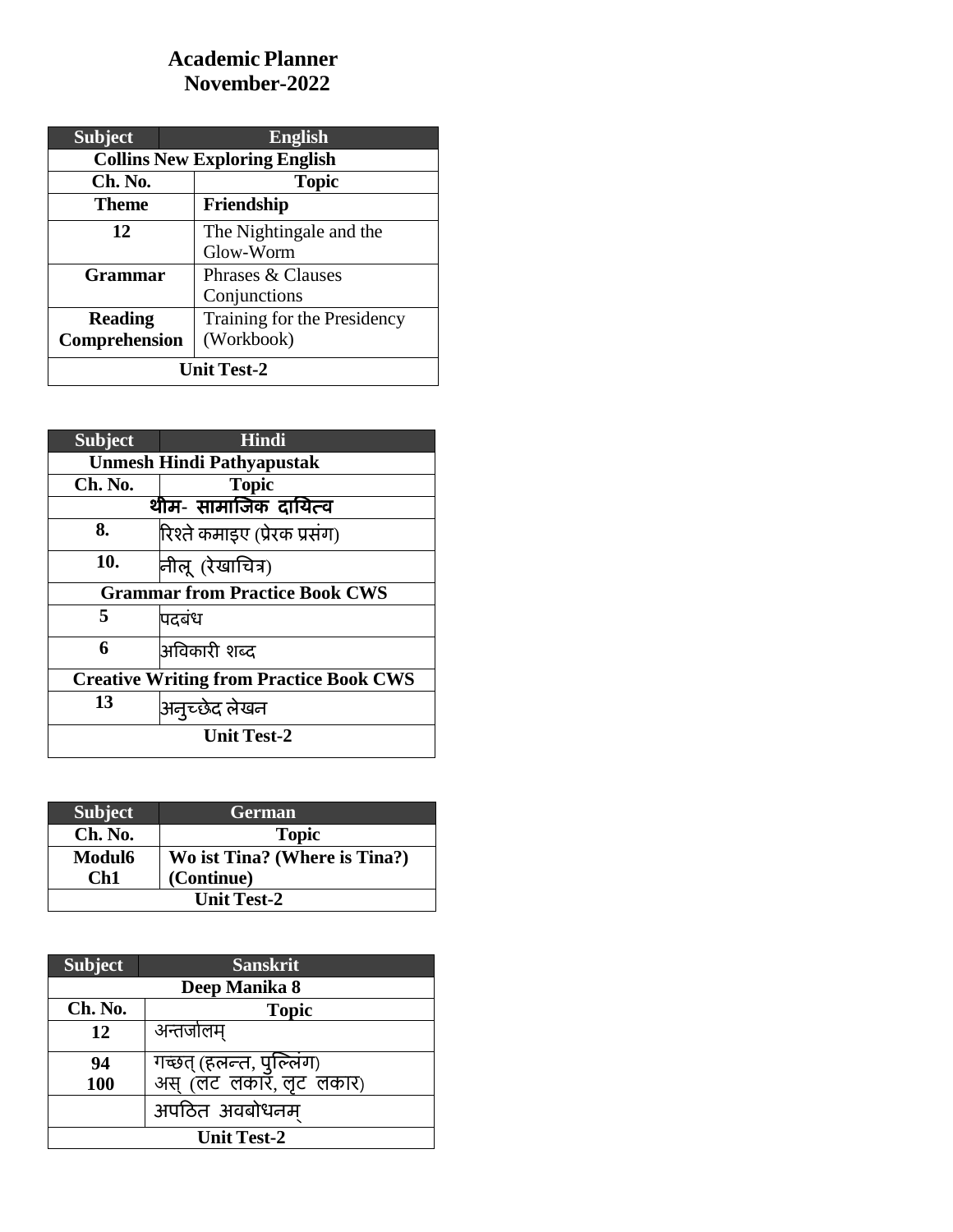| <b>Subject</b>   | Gujarati                              |
|------------------|---------------------------------------|
|                  | <b>Language Book: Tarang</b>          |
| Ch. No.          | <b>Topic</b>                          |
| <b>Unit - 10</b> | સાયી મિત્રતા                          |
| <b>Unit - 16</b> | પાર્થના - નમીએ તુજને વારંવાર          |
| <b>Grammar</b>   | <u>સમાનાર્થી શબ્દ (21 to 30),</u> વયન |
|                  | બદલો                                  |
| <b>Creative</b>  | સંવાદ લેખન, નિબંધ લેખન                |
| Writing          |                                       |
|                  | <b>Unit Test-2</b>                    |

| <b>Subject</b>     | <b>Math</b>               |
|--------------------|---------------------------|
| <b>Mathematics</b> |                           |
| Ch. No.            | <b>Topic</b>              |
|                    | Algebraic Expressions and |
|                    | Identities (UT Activity)  |
| <b>Unit Test-2</b> |                           |

| <b>Subject</b>              | <b>Science</b> |
|-----------------------------|----------------|
| <b>Enhanced Science Now</b> |                |
| Ch. No.                     | <b>Topic</b>   |
|                             | Pressure       |
| <b>Unit Test-2</b>          |                |

| <b>Subject</b>                   | <b>Social Science</b>             |  |
|----------------------------------|-----------------------------------|--|
| Ch. No.                          | <b>Topic</b>                      |  |
| <b>History</b>                   | History of Vadodara               |  |
|                                  |                                   |  |
| <b>Social and Political Life</b> |                                   |  |
| <b>Civics</b>                    | <b>Understanding our Criminal</b> |  |
|                                  | <b>Justice System</b>             |  |
|                                  |                                   |  |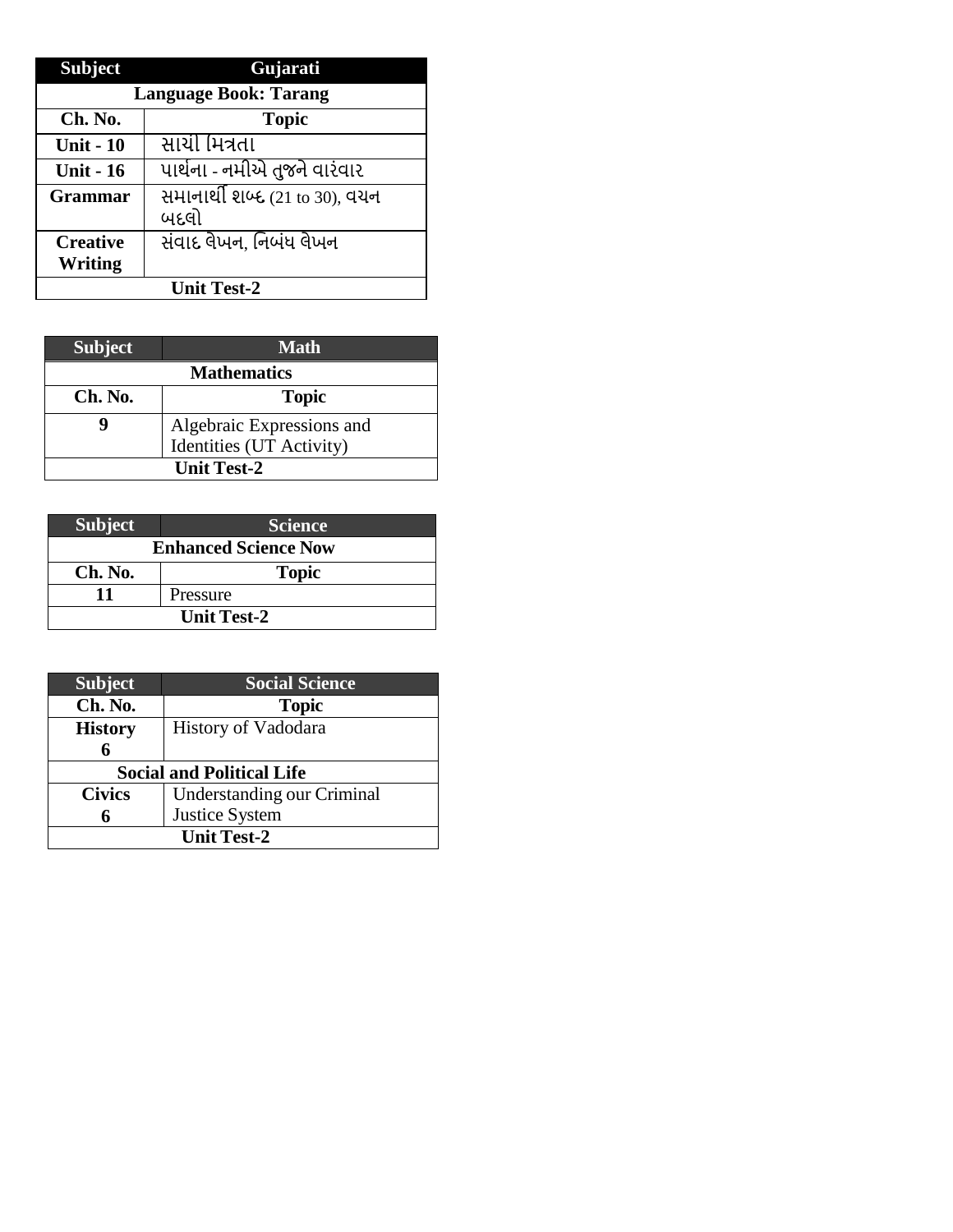## **Academic Planner December-2022**

| <b>Subject</b>                       | <b>English</b>               |
|--------------------------------------|------------------------------|
| <b>Collins New Exploring English</b> |                              |
| Ch. No.                              | <b>Topic</b>                 |
| Theme                                | <b>Mysterious Tales</b>      |
| 13                                   | Lost in the Bermuda Triangle |
| 15                                   | Eldorado                     |
| <b>Grammar</b>                       | Simple, Compound $&$         |
|                                      | <b>Complex Sentences</b>     |
| <b>Reading</b>                       | The Open Window              |
| Comprehension                        | (Literature Reader)          |

| <b>Subject</b>                                  | Hindi                            |  |
|-------------------------------------------------|----------------------------------|--|
|                                                 | <b>Unmesh Hindi Pathyapustak</b> |  |
| Ch. No.                                         | <b>Topic</b>                     |  |
|                                                 | थीम - विश्व- बंधुत्व             |  |
| 13                                              | अनोखा अतिथि (संस्मरण-            |  |
|                                                 | वाचन हेत्)                       |  |
| 4                                               | विश्वराज्य (कविता)               |  |
| <b>Grammar from Practice Book CWS</b>           |                                  |  |
|                                                 | अपठित गद्यांश                    |  |
| <b>Creative Writing from Practice Book, CWS</b> |                                  |  |
| 15                                              | सूचना लेखन                       |  |

| <b>Subject</b> | <b>German</b>                          |
|----------------|----------------------------------------|
| Ch. No.        | <b>Topic</b>                           |
|                | Modul6 Ch2   Hast du Lust, ins Kino zu |
|                | gehen? (do you feel like going         |
|                | to the cinema?)                        |

| <b>Subject</b>                       | <b>Sanskrit</b>              |  |  |
|--------------------------------------|------------------------------|--|--|
|                                      | Deep Manika 8                |  |  |
| Ch. No.                              | <b>Topic</b>                 |  |  |
| 13                                   | गोवाप्रदेश:                  |  |  |
| <b>Grammar from Deep Manika Book</b> |                              |  |  |
| Pg. No.                              | <b>Topic</b>                 |  |  |
| 90                                   | पितृ (ॠकारान्त, पुल्लिंग)    |  |  |
| 100                                  | अस् (लङ लकार)<br>चित्र-वर्णन |  |  |
|                                      |                              |  |  |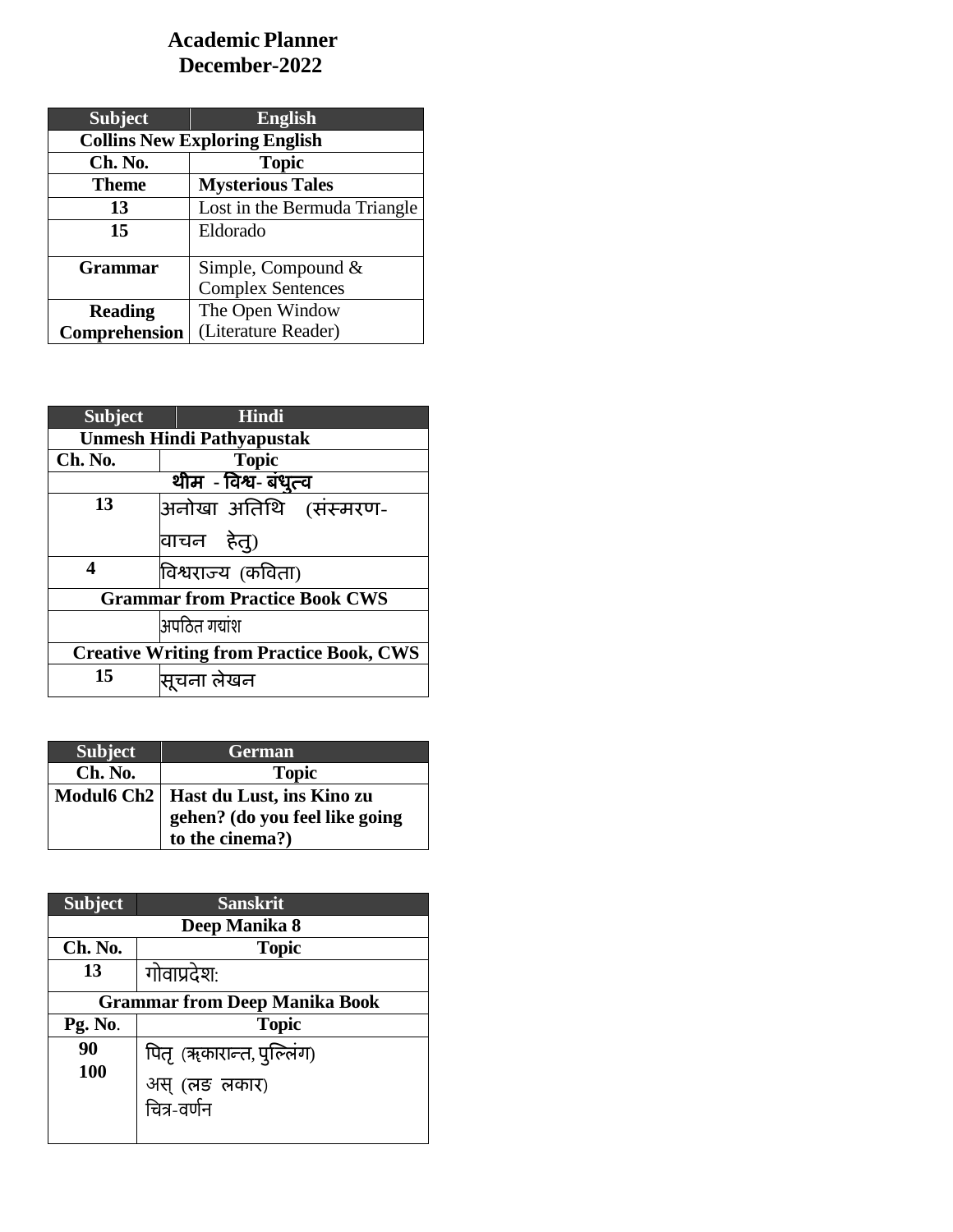| <b>Subject</b>               | Gujarati               |  |
|------------------------------|------------------------|--|
| <b>Language Book: Tarang</b> |                        |  |
| Ch. No.                      | <b>Topic</b>           |  |
| Unit $-9$                    | ટેલિવિઝન               |  |
| <b>Grammar</b>               | શબ્દ સમૂહ માટે એક શબ્દ |  |
| <b>Creative</b>              | સંવાદ લેખન, નિબંધ લેખન |  |
| <b>Writing</b>               |                        |  |

| <b>Subject</b> | <b>Math</b>                   |
|----------------|-------------------------------|
|                | <b>Mathematics</b>            |
| Ch. No.        | <b>Topic</b>                  |
| 14             | Factorization and Division of |
|                | <b>Algebraic Expressions</b>  |
|                |                               |
|                |                               |
| <b>Subject</b> | <b>Science</b>                |

| <b>Subject</b>              | <b>Science</b>                                                                                       |
|-----------------------------|------------------------------------------------------------------------------------------------------|
| <b>Enhanced Science Now</b> |                                                                                                      |
| Ch. No.                     | <b>Topic</b>                                                                                         |
| 14                          | Some Natural Phenomenon<br>(Flip class through group<br>discussion and presentation)                 |
| 17                          | Human Intervention in Natural<br>Phenomena (Flip class through<br>group discussion and presentation) |
| רו                          | $S$ ound                                                                                             |

| <b>Subject</b>                              | <b>Social Science</b>            |
|---------------------------------------------|----------------------------------|
| Ch. No.                                     | <b>Topic</b>                     |
| <b>Social and Political Life</b>            |                                  |
| <b>Civics</b>                               | Confronting Marginalisation (UT) |
|                                             | 3 Activity)                      |
| <b>Resource and Development (Geography)</b> |                                  |
| <b>Civics</b>                               | Industries                       |
|                                             |                                  |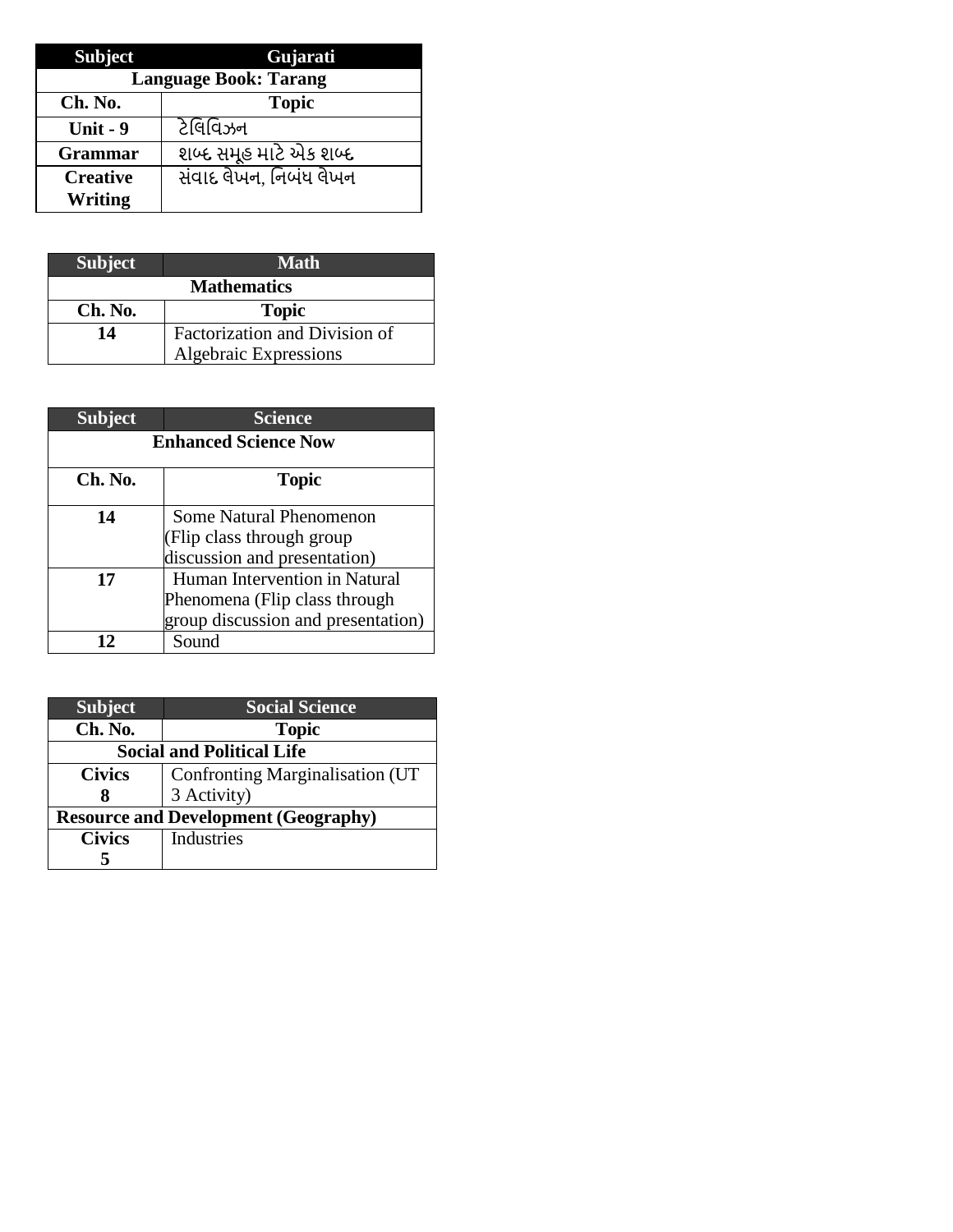# **Academic Planner January-2023**

| <b>Subject</b>                       | <b>English</b>               |
|--------------------------------------|------------------------------|
| <b>Collins New Exploring English</b> |                              |
| Ch. No.                              | <b>Topic</b>                 |
| <b>Theme</b>                         | <b>Going Places</b>          |
| 16                                   | Extremes Along the Silk Road |
|                                      | (UT Activity)                |
| 17                                   | The Magic Island             |
| <b>Grammar</b>                       | Subject-Verb Agreement       |
| <b>Creative</b>                      | <b>Narrative Account</b>     |
| Writing                              |                              |
| <b>Reading</b>                       | The Vagabond                 |
| Comprehension                        | (Literature Reader)          |
|                                      | Dilemma (Multi-Skill         |
|                                      | Coursebook)                  |
| <b>Unit Test-3</b>                   |                              |

| <b>Subject</b>                                 | Hindi                                  |  |
|------------------------------------------------|----------------------------------------|--|
|                                                | <b>Unmesh Hindi Pathyapustak</b>       |  |
| Ch. No.                                        | <b>Topic</b>                           |  |
|                                                | थीम- विश्व बंधुत्व                     |  |
| 12                                             | कागज़ के एक हज़ार फूल  (प्रेरक प्रसंग) |  |
|                                                | (UT - 3 Activity)                      |  |
| <b>Grammar from Practice Book CWS</b>          |                                        |  |
| 9                                              | कारक                                   |  |
|                                                | अपठित गयांश                            |  |
| <b>Creative Writing from Practice Book CWS</b> |                                        |  |
| 14                                             | लिघुकथा लेखन                           |  |
| <b>Unit Test-3</b>                             |                                        |  |

| <b>Subject</b>     | <b>German</b>             |
|--------------------|---------------------------|
| Ch. No.            | <b>Topic</b>              |
| <b>Modul</b>       | Ordnung muss sein! (Order |
|                    | must be there)            |
| Ch3                |                           |
| <b>Unit Test-3</b> |                           |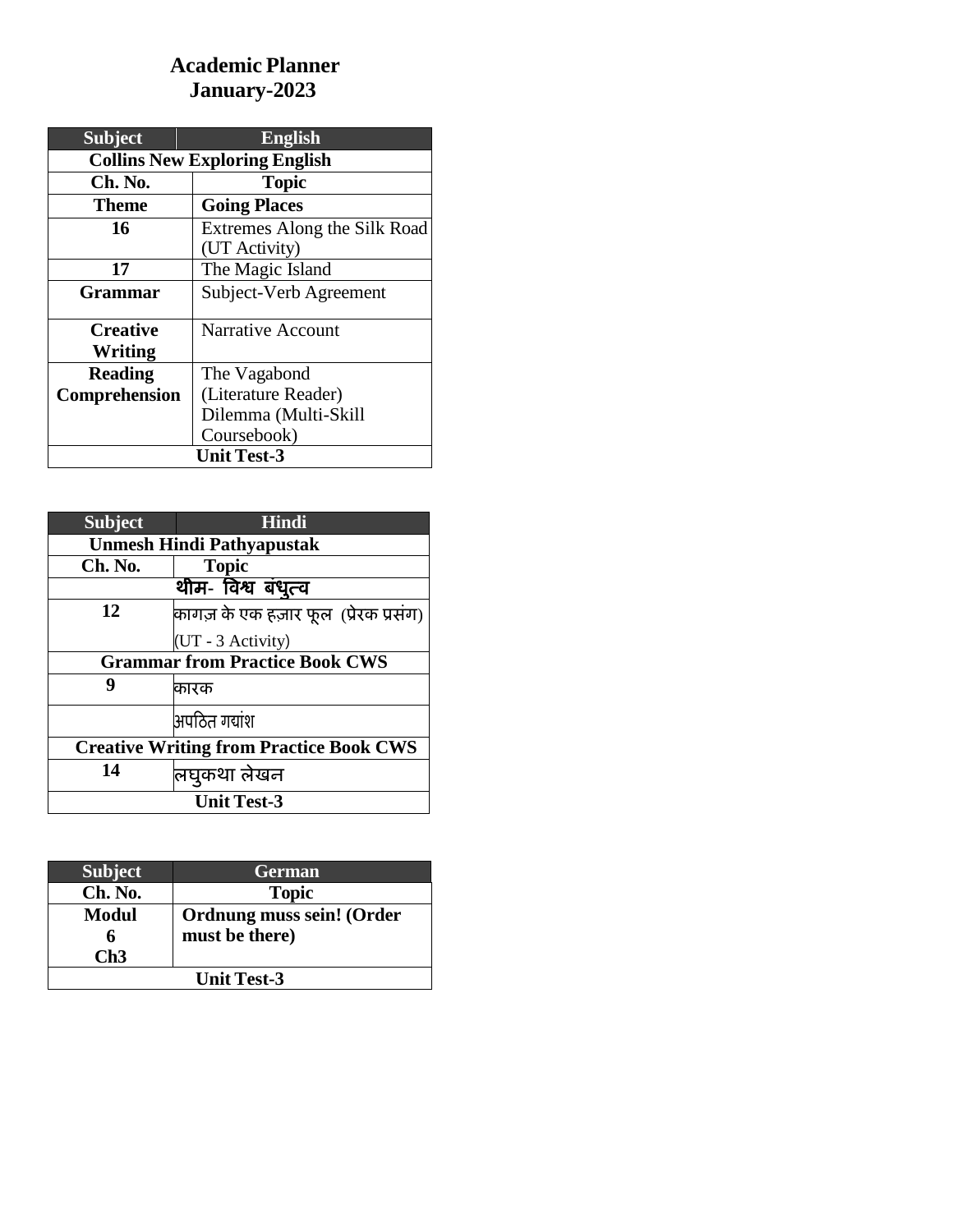| <b>Subject</b>                       | <b>Sanskrit</b>                  |  |
|--------------------------------------|----------------------------------|--|
| Deep Manika 8                        |                                  |  |
| Ch. No.                              | <b>Topic</b>                     |  |
|                                      | दुर्बलानाम् बलम् युक्तिः         |  |
|                                      |                                  |  |
|                                      | प्रकाशस्य परावर्तनम् अपवर्तनम् च |  |
| 5                                    |                                  |  |
| <b>Grammar from Deep Manika Book</b> |                                  |  |
| Pg. No.                              | Topic                            |  |
| 90                                   | शब्दुरूप-मातृ (ऋकारान्त          |  |
|                                      | स्त्रीलिंग                       |  |
| 100                                  | अस् (लोट लकार)                   |  |
|                                      | पठित अवबोधनम                     |  |
| <b>Unit Test-3</b>                   |                                  |  |

| <b>Subject</b>   | Gujarati                     |
|------------------|------------------------------|
|                  | <b>Language Book: Tarang</b> |
| Ch. No.          | <b>Topic</b>                 |
| <b>Unit - 15</b> | કાવ્ય - પતગ                  |
| <b>Grammar</b>   | વિરામ યિહ્ન                  |

| <b>Subject</b>     | Math                      |
|--------------------|---------------------------|
| <b>Mathematics</b> |                           |
| Ch. No.            | <b>Topic</b>              |
| 15                 | Introduction to Graphs    |
| 11                 | Mensuration (UT activity) |
| <b>Unit Test-3</b> |                           |

| <b>Subject</b>              | <b>Science</b>                  |
|-----------------------------|---------------------------------|
| <b>Enhanced Science Now</b> |                                 |
| Ch. No.                     | <b>Topic</b>                    |
| 13                          | Chemical Effects of an Electric |
|                             | Current                         |
|                             | (Learning through Lab           |
|                             | Activities)                     |
| 15                          | Light                           |
| <b>Unit Test-3</b>          |                                 |

| <b>Subject</b>                  | <b>Social Science</b>      |  |
|---------------------------------|----------------------------|--|
| Ch. No.                         | <b>Topic</b>               |  |
| <b>Our Past-</b>                |                            |  |
| <b>History</b>                  | Indian Armed Force- Battle |  |
| 5                               | Fought & Won               |  |
| <b>Resource and Development</b> |                            |  |
| Geography                       | Human Resources (UT3       |  |
|                                 | Activity)                  |  |
| <b>Unit Test-3</b>              |                            |  |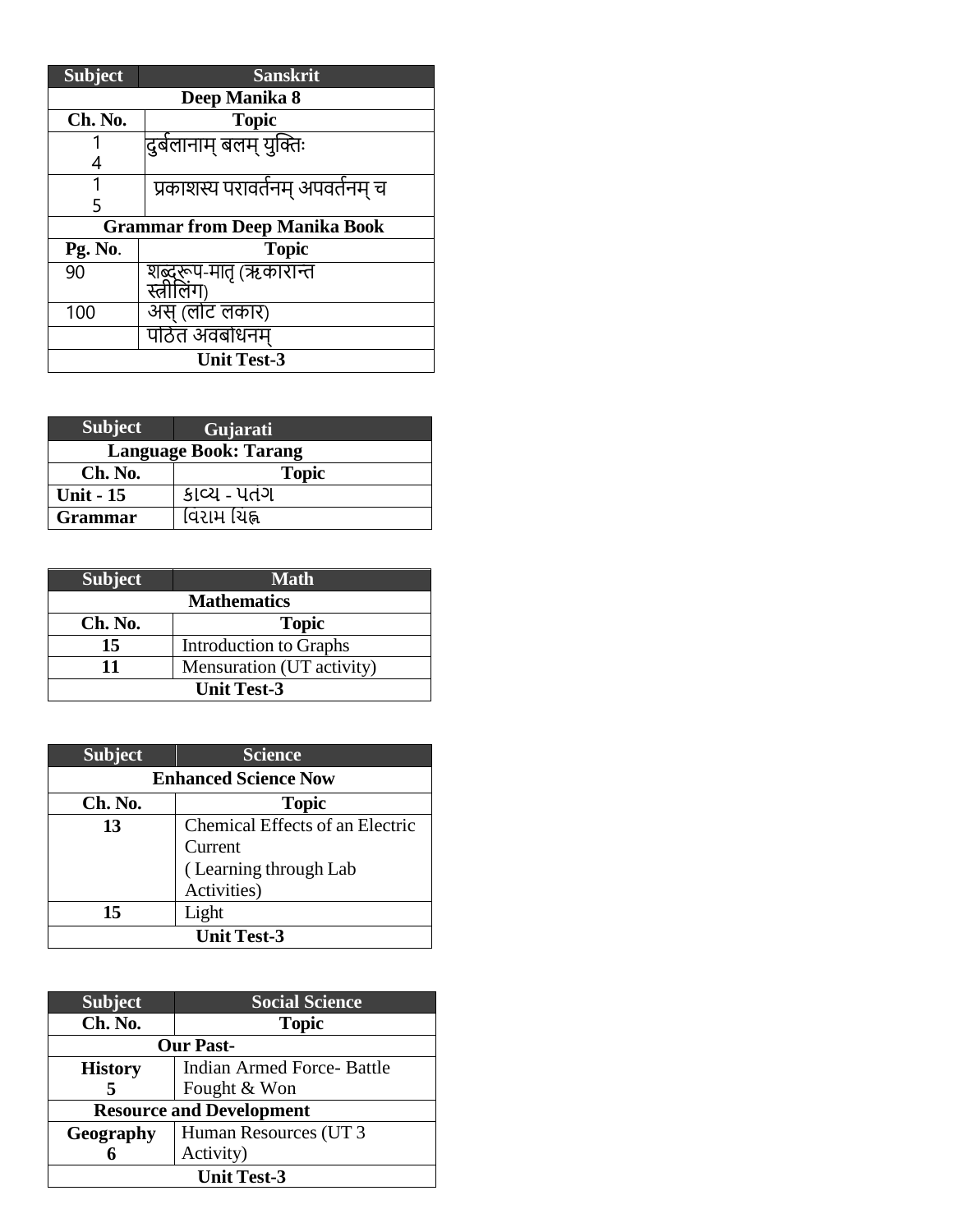### **Academic Planner February -2023**

| <b>Subject</b>                       | <b>English</b>              |
|--------------------------------------|-----------------------------|
| <b>Collins New Exploring English</b> |                             |
| Ch. No.                              | <b>Topic</b>                |
| <b>Theme</b>                         | <b>Going Places</b>         |
| 18                                   | No Alarm on The Flight Deck |
| <b>Grammar</b>                       | <b>Future Tense</b>         |
| <b>Reading</b>                       | Julius Caesar               |
| Comprehension                        | (Literature Reader)         |

| <b>Subject</b>                                 | <b>Hindi</b>                    |
|------------------------------------------------|---------------------------------|
| <b>Unmesh Hindi Pathyapustak</b>               |                                 |
| Ch. No.                                        | <b>Topic</b>                    |
| चरण- वैज्ञानिक सोच                             |                                 |
| 15                                             | अंतरिक्ष केंद्र में एक दिन      |
| <b>Grammar from Practice Book CWS</b>          |                                 |
| 11                                             | वाक्य रूपांतरण, समास (तत्पुरुष, |
|                                                | द्वंद्व, द्विग्),               |
| 12                                             | मुहावरे                         |
|                                                | अपठित गद्यांश                   |
| <b>Creative Writing from Practice Book CWS</b> |                                 |
| 16                                             | विज्ञापन लेखन                   |

| <b>Subject</b> | <b>German</b>             |
|----------------|---------------------------|
| Ch. No.        | <b>Topic</b>              |
| Modul 6        | Ordnung muss sein! (Order |
| Ch3            | must be there)            |

| <b>Subject</b> | <b>Sanskrit</b>                              |  |  |
|----------------|----------------------------------------------|--|--|
| Deep Manika    |                                              |  |  |
| Ch. No.        | <b>Topic</b>                                 |  |  |
| 16             | सिख्या प्रयोगः (त्रिषु लिङ्गेषु वचनेषु<br>च) |  |  |
|                | <b>Grammar from Deep Manika Book</b>         |  |  |
| Pg. No.        | <b>Topic</b>                                 |  |  |
| 101            | अस् (विधिलिङ लकार)                           |  |  |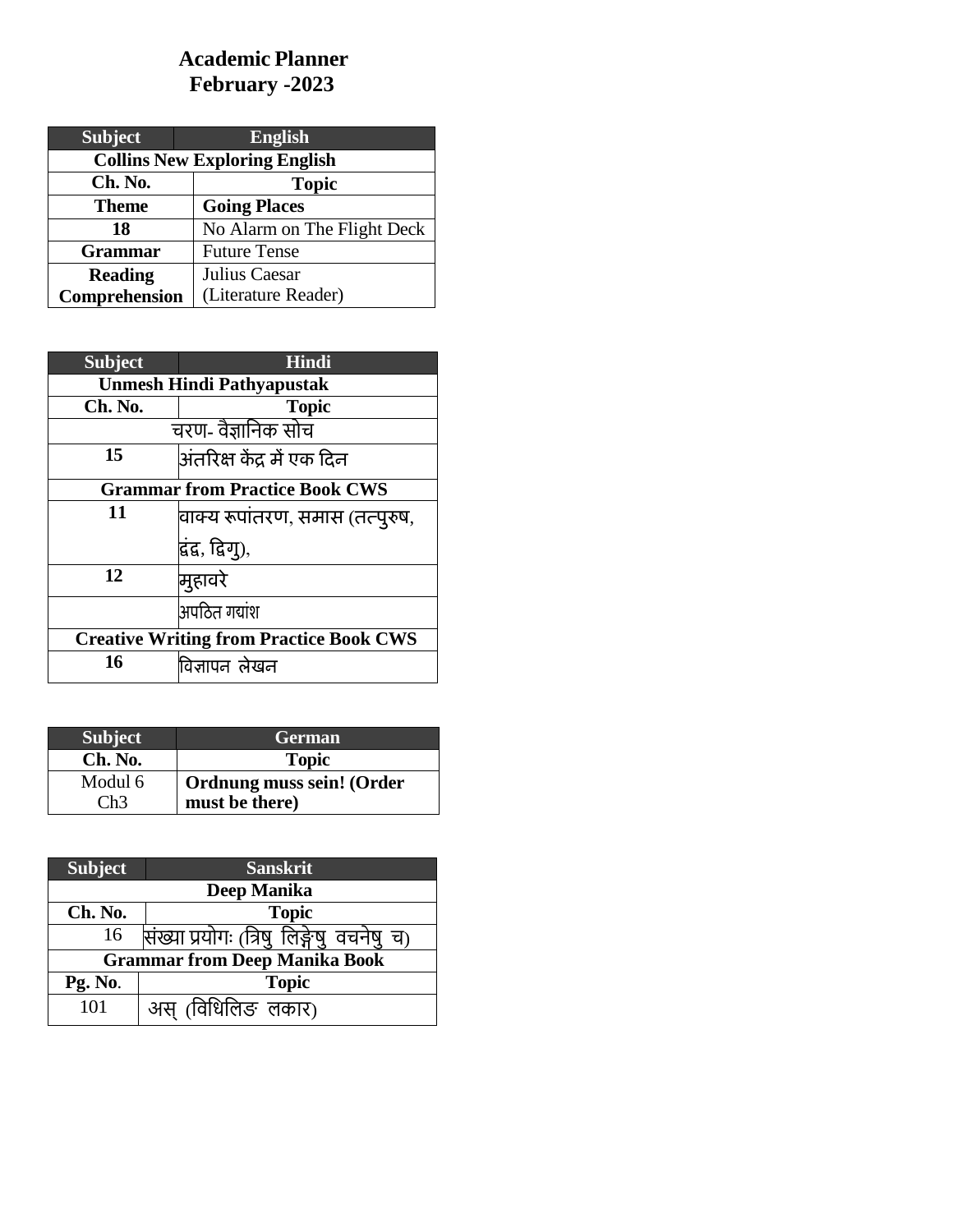| <b>Subject</b>               | Gujarati                  |  |
|------------------------------|---------------------------|--|
| <b>Language Book: Tarang</b> |                           |  |
| Ch. No.                      | <b>Topic</b>              |  |
| <b>Unit -12</b>              | ટ્રાફિક જામ               |  |
| Grammar                      | પુનરાવર્તન - વિરોધી શબ્દ, |  |
|                              | સમાનાર્થી શબ્દ            |  |

| <b>Subject</b>     | Math                           |  |
|--------------------|--------------------------------|--|
| <b>Mathematics</b> |                                |  |
| Ch.No.             | <b>Topic</b>                   |  |
| 13                 | Direct and Inverse Proportions |  |

| <b>Subject</b>              | <b>Science</b>                      |  |
|-----------------------------|-------------------------------------|--|
| <b>Enhanced Science Now</b> |                                     |  |
| Ch. No.                     | <b>Topic</b>                        |  |
|                             | <b>Conservation of Biodiversity</b> |  |
|                             | <b>Combustion and Fossil fuels</b>  |  |

| <b>Subject</b>     | <b>Social Science</b>      |
|--------------------|----------------------------|
| Ch. No.            | <b>Topic</b>               |
| <b>Our Past-II</b> |                            |
| <b>History</b>     | Indian Armed Force-Battle  |
|                    | Fought & Won (to continue) |